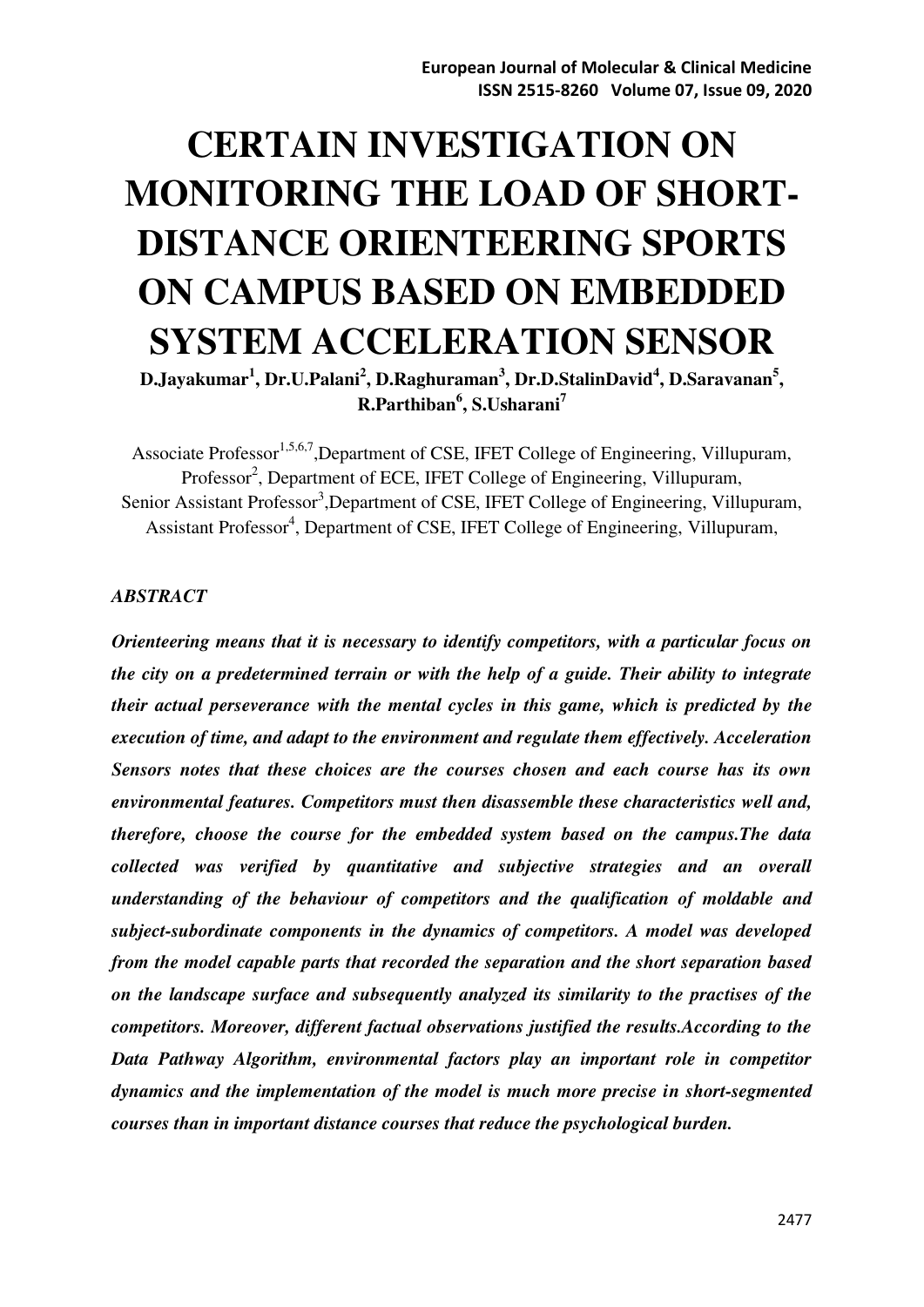*Keywords: Short-Distance Orienteering Sports, Campus, Embedded System, Acceleration Sensor, Data Pathway Algorithm*

## **1. INTRODUCTION**

The progress of Orienteering sports scholars has generally focused on the periods of the twentieth century. Although both Orienteering sports and the Finnish game and real culture faced new difficulties and changes such as mechanical twists and turns of events, the evolution of Finnish Orienteering sports has not been carefully explored. Determining and describing potential changes in motivation behind this test. Moreover, the components behind these potential changes are shown. Information is gathered by meeting members with indepth and extensive knowledge of Orienteering sports. Figure 1 shows the following: recorded and described for testing and material testing is first physically segmented, first by coding and then by ordering the coded information under the larger subjects and drawing the ends by understanding the meaning of the meetings



#### **Figure 1: Short-Distance Sports Monitoring System**

The split-second options in Cerebrum Backwoods as a Rewarding Convention Driver in the Red Zone of the Fire Up Counter are unique to both the game route and the running parts. Sports orientation is a complex harmony between sharp logic and harsh movements of realism. Before you can plan to achieve a good outcome, the mind and strength must function equally. The sensor considers the game's requests to find out what is needed to be effective in sports orientation. The embedded system should cover both the total requests for orientation sports and the specific requests for particular animosities. For example, we need to work with the entire picture to achieve a high level of performance so that physical, specific, psychological and social variables come together to provide the basic demands for progress. At that point, substantial opponents could also introduce obvious difficulties. As the person in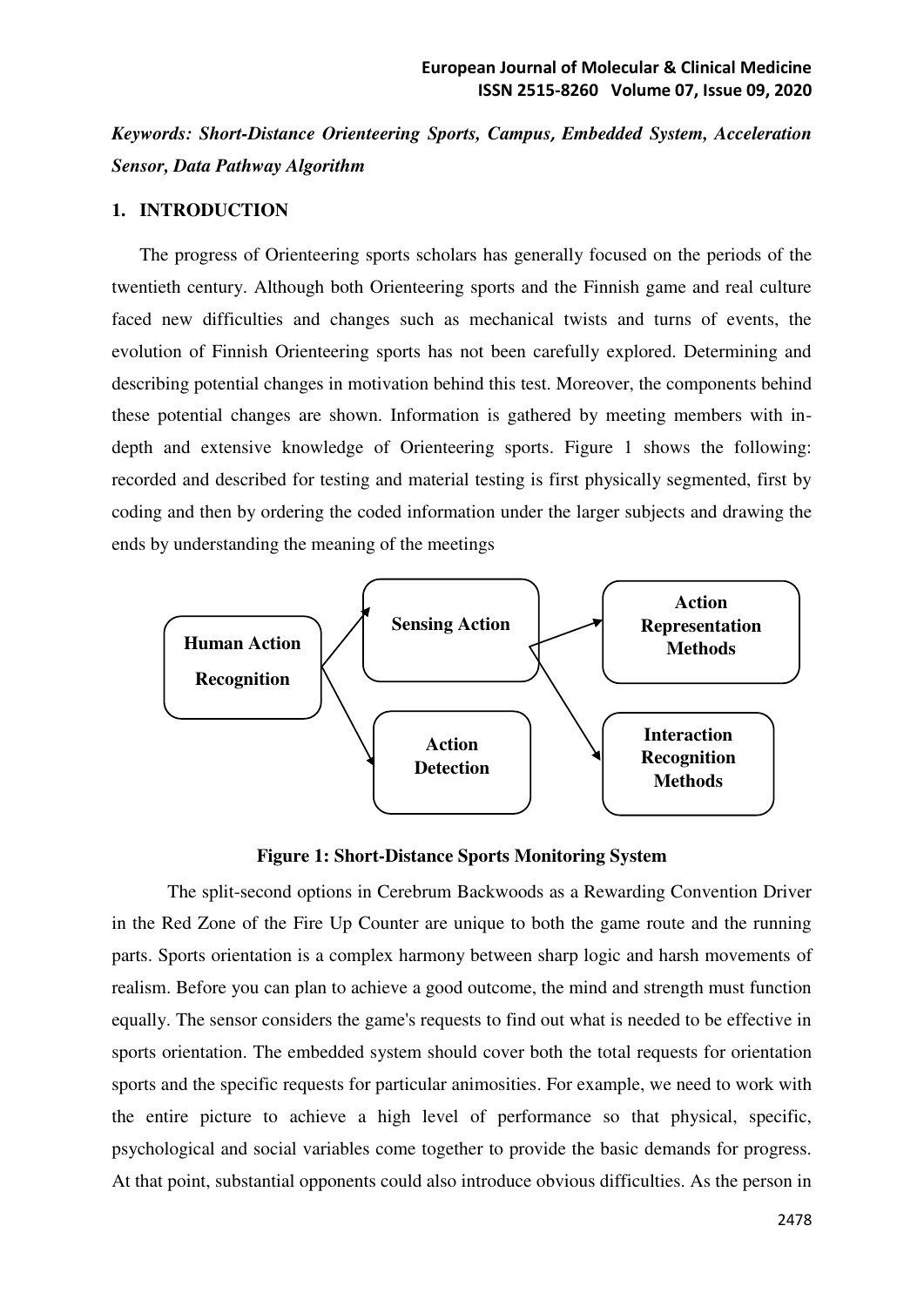question plans for the race, the sensor affects the material of the producing developer of the competitor. Whether the species is northern or mainland, fast or intense, steep or level terrain, these parts usually affect the preparation and planning for a specific season.

Positive changes from the point of view of development and necessity have been experienced. In particular, interest in orientation sports has spread to everybody with a better understanding of orientation sports. One of the components behind the expanded interest is enhanced media inclusion. Achieved through key contributions to the extended method of media inclusion, including game modifications and mechanical progress in sports orientation and the Finnish path.In the breakdown of global, serious and wellness orientation sports, Finnish orientation sports games and media triangles, and the emerging wellness orientation sports, there has been widespread interest and media inclusion. According to all accounts, the past years considered to be ideal for Finnish orientation sports, but with the following change, the division of the world championships revolves virtually around a bend and it is not yet clear how Finnish orientation sports will be created from here.

Sports orientation is the method of exploring dark terrain with the help of a competitor, orienteer, guide and compass. Sports orientation is a combination of knowledge and perseverance that makes it possible to take control of competitors, their allies and observers. During unpleasant times, there is a positive fluff around orientation. The size of the members of the Orienteering sports has expanded and so has the number of cases of Orienteering sports, particularly in sports of Wellness Orienteering. It is quite surprising that this forest game has the opportunity to maintain its position and attract more members in an era of urbanization and innovative progress among our ordinary people.Research on Finnish orientation sports has been carried out during this exploration. In the Finnish game and real culture, orientation sports are well established, although observing the evolution of orientation sports as a game is somewhat limited. Several Orienteering sports tests have been completed and more and more individuals have recently focused on natural sports research, along with two studies on brain research and Orienteering sports references, as well as some of the Orienteering sports research leading in the field of game humanities

From the point of view of the advancement of Orienting sports, periodicity is fundamental, for example, during this Orienting sport went through dynamic shifts, such as the presentation of modern inventions: the influence of electronic punch and timing framework, pollution, Internet and dissociation, sending compliant timber directly new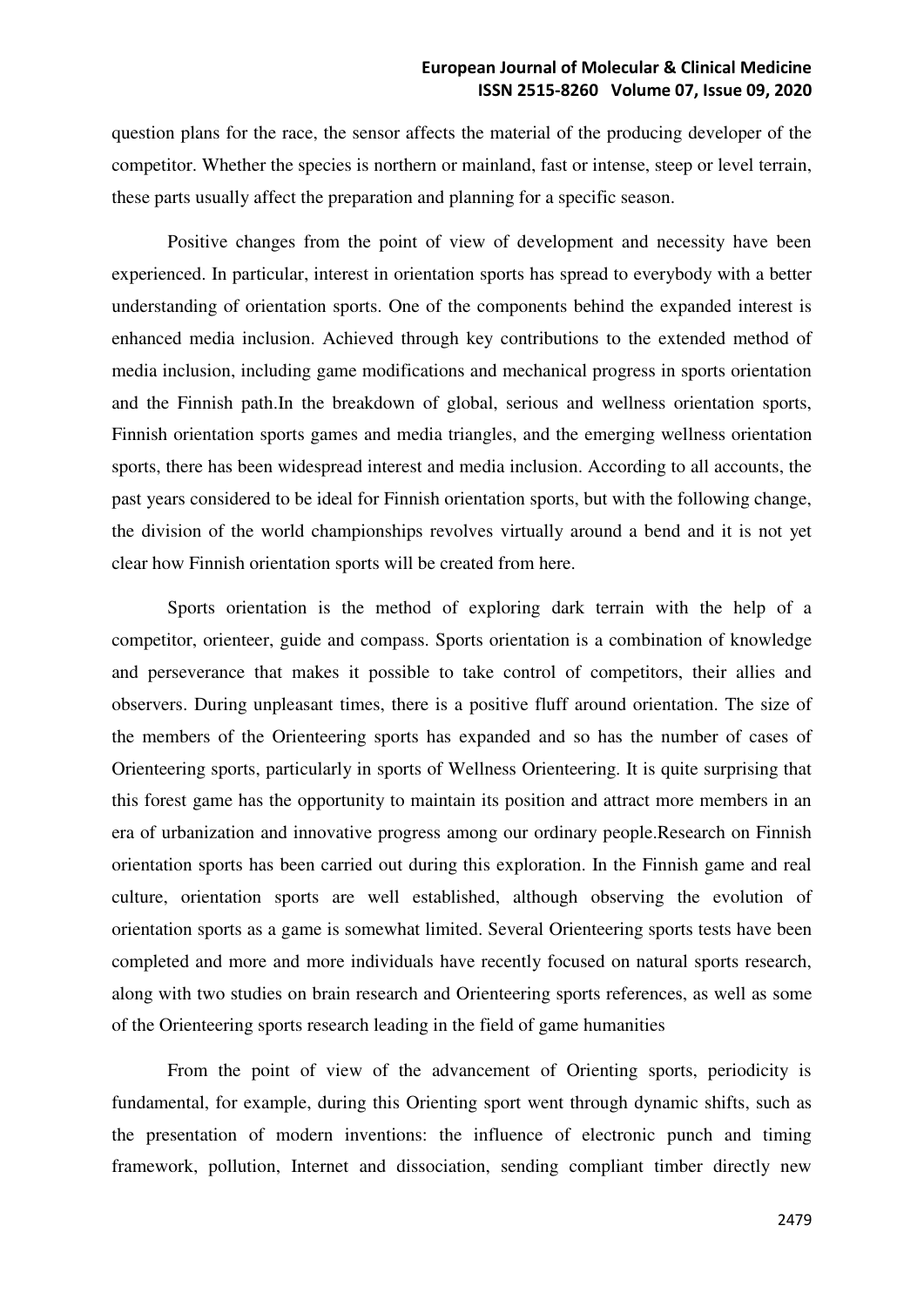planning Creativity has allowed coordinators to push rivals more comfortably.Several novel improvements have been made and proposed to explore if these innovations have applied to Orienteering activities. In thinking about the fate of Finnish orientation sports, it is important to consider the evolution of orientation sports. Therefore, it is important to examine what occurred during those years of orientation sports.

The game and the real society tie together the players and the real movements, the people who watch the game and the people who love the game and the actual action. In game culture and sport, sub-communities exist and real culture can be seen as a sub-culture of Finnish culture. Game and Cyber Society Regular individuals enjoy both the games and real events that individuals build and execute. It also applies, however, to meetings which combine the game's dynamic and political frameworks and actual exercises. The definition of growth is to characterize the true movement in the game and the events that are easily evident as the current society.Design looks at all the actual practices of a person and is not limited to the workouts suggested for sport and actual activity in the fields protected by the region. At the end of the century, the coordinated game and real society in Finland had its fundamental foundations and the individual culture was continuously evolving as it reflected the general developments in the general population. New game controls were created and new virtual shapes were also created that are not really aimed at competing and winning like traditional games, but buzzing with peers who do not have the right game club to build on the entertainment side and exercises.

### **2. PREVIOUS RESEARCH WORK**

The elements that add to a home's preferred location in Orienteering sports are varied and include a more important knowledge of group and travel factors as well as terrain, vegetation and climate [1]. These innovations similarly justified the fact that national nations were preparing for a facility in a distant country. Home Advantage is usually expressed more clearly in terms of a considerable distance instead of a center divider and sprint parts, which increases a portion of the terrain and vegetation in the home knowledge [2].In the metropolitan area of Runaway Parker, runs are challenged (i.e. on asphalt), conditions are generally reproduced between settings and medium-distance and significant distance race courses that run through rough terrain in a more technically complex landscape and thus reproduce less between scenes[3]. Although the race length, the separation, the number of controls and the home vacation bit have changed over time, there is a difference between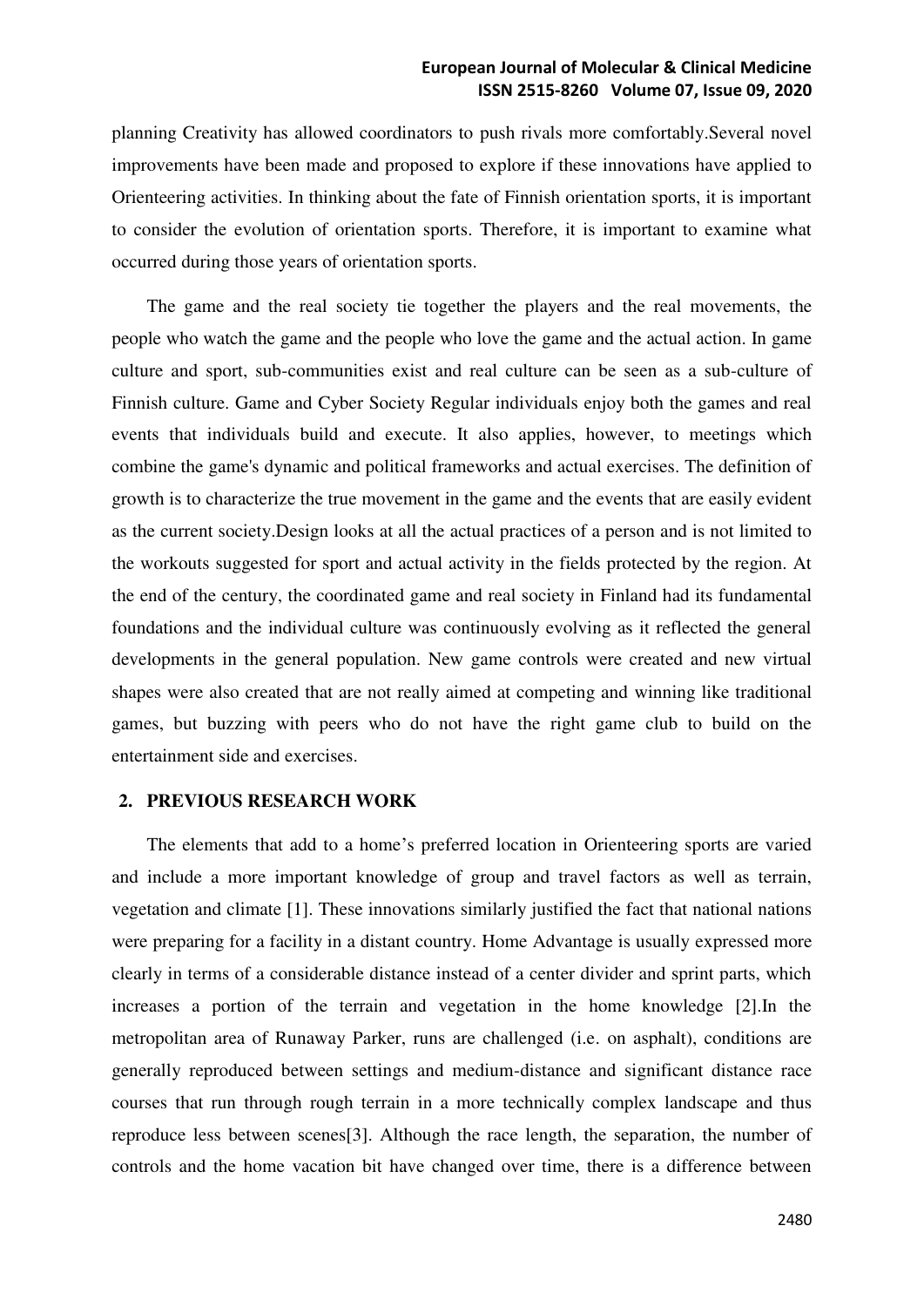scenes in the average of the scenes, being heavier under running conditions and a significant distance between males[4].Once again, these innovations show some benefit in preparing the region to allow competitors to get used to and get acquainted with each other. Unlike our analyst Impact Orientation sports execution, for example, height, temperature and landscaping [5], differences between scenes enhance our previous condition.

Subsequently, the infinite periods between capacity adjustments on a given avenue were generally short, demonstrating that, so far, the course planner has been effective in creating the potential for comparative difficulty, without obstacles to competitors competing on the promotional advantage of the stamped course or different qualifications [6]. Conversely, in all other final adjustments, the effect of race length on end times is cloudy.In the final adjustments of central distances that differ from others, the clarity of the thoracic length effect is related to the specific physiological factors and motion systems that cause such cases[7]. In addition, midfielders are required to have actually problematic controls and complex landscaping by the global com-appeal rules for foot orienteering sports, which provides a lot of difficult and thus make performance more helpless with length changes[8].

On the whole, the spread of racial segregation affects time in unexpected ways, depending on the spatial difficulties. Almost certainly, by extending the course, the course setter commands a simpler landscape, thereby ensuring the effect of segmentation on more limited species[9]. Future studies seek to clearly examine the impact of the trajectory of the mite race and shine more brightly on proper preparation and planning advance instructions of various lengths by completing cases with a pattern that goes into indoor conditions in extreme orientation sports and games[10].An important explanation behind this is that rivals stay away from weather conditions that are natural and unstable. A superior encounter with better offices and observers, however, further completes the job. Since moving to Indore many years ago, a couple of different games have followed ice hockey. Speed skating is mainly an indoor sport today, and some indoor football pitches are used by public associations, but not in the northern region[11].

 Sports action with indoor ski slots throughout the year is considered an indoor game and some biathlon-orchestrated models have also been noticed in the indoor arena. Sports orientation is considered to be the most frequent form of outdoor play [12]. The opponents are usually oriented by orienting sports maps over large forest terrain. A few years ago, however, the run on a special Orienteering sport was carried out.Most of the various games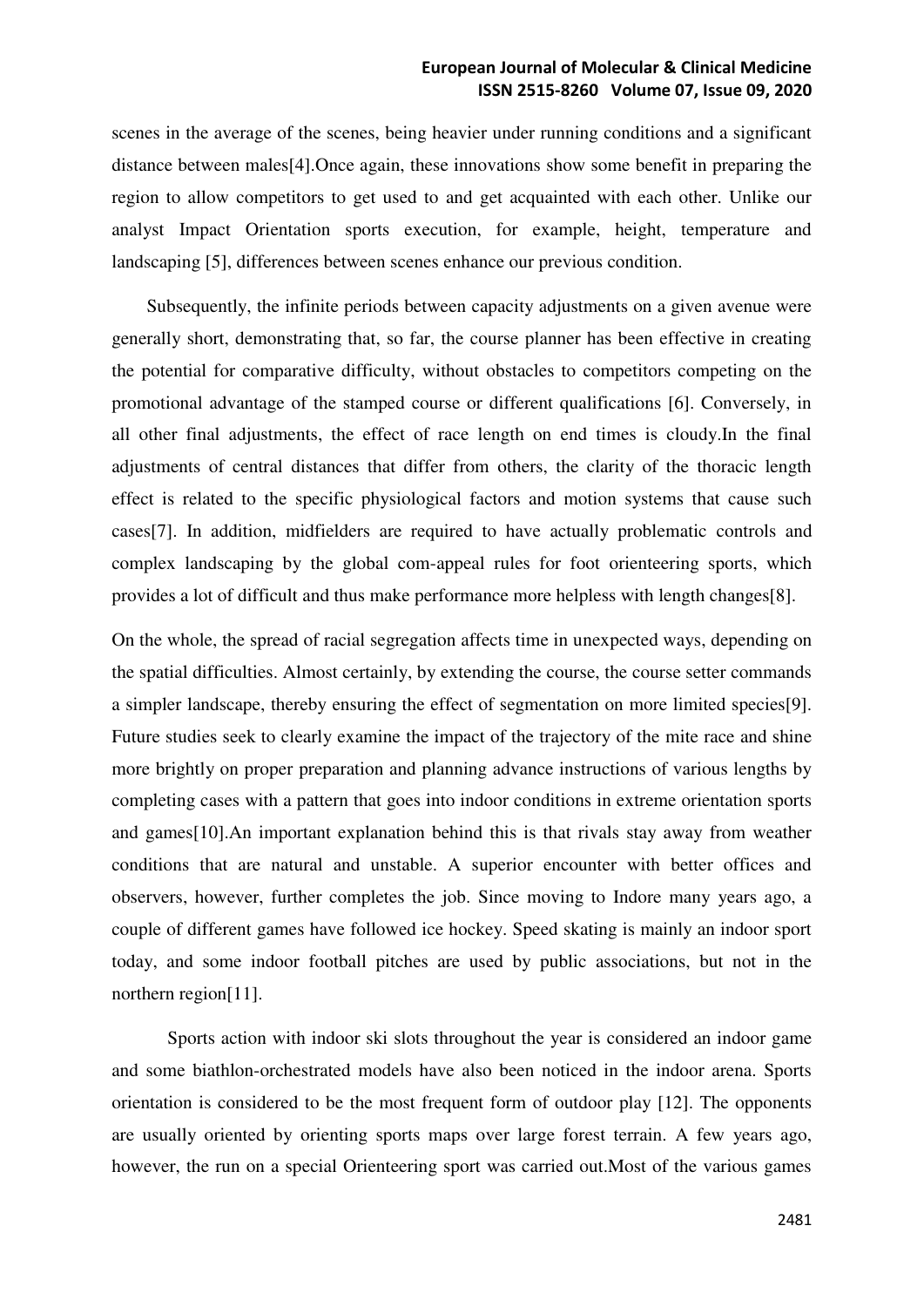are based on a fictional game office, while orientation is based on an emergency office; guide[13]. Therefore, sports orientation offices can be set up in various zones, a guide can be created and this area is accessible for sports activities. The fact that the context goes into Indore[14] is another "extraordinary" branch of orientation sports. This is not the incentive to move indoor orientation sports to create similar weather conditions, and there is no incentive to accept that indoor orientation sports are attractive for an enormous meeting[15].

### **MATERIALS AND METHOD FOR SHORT-DISTANCE ORIENTEERING SPORTS**

Sports orientation is a growing tradition and of growing importance. A good number of top tip top sprinters and a broad range of young people have been brought in by the Orienteering sports in recent years. Every day, these first-class competitors are given a time of preparation and planning to fulfill their serious goals. New game inventions such as 'electronic punch' and acceleration sensor have opened up new testing territories, particularly in the field of race mechanisms, which can be subtly split into psychological and natural for the needs of sport orientation.The use of the guide and compass through objects that define the meaning of the wild landscape and the choice of rapid courses between the control pace and the controls does not further summarize psychological perspectives. Strangely enough, the different somatotypes are that due to organic contradictions, different courses are faster, such as straight up the slope around, usually experts in sports game orientation that begins with mental preference at a young age. Information on intellectual and social policies that allow common barriers to consideration to be overcome has been obtained. The natural ones, along with the important intellectual elements that cannot be denied, are suggested.

Sports orientation is a control of perseverance running distinct from other running games, especially with terrain-experienced references, high-impact power combined with low airflow in Orienteers). Over rough terrain, the energy cost of running is very widespread and studies have shown that when running in the woods and biomechanical anomalies behind, especially in step design, the cost of oxygen can be as high as a quarter, street when interest in this walk is increasing. Basically, high-intensity play is about limitations on personal performance.This suggests that performance is limited by the limitation of the cardiopulmonary and musculoskeletal framework, which is justified by the aerobic-anaerobic edge idea's natural perspective, which allows the absolute time of continuous movement to the flexor below the edge of the muscle. A muscle enables the muscle to use its compressionrelated oxidation limit.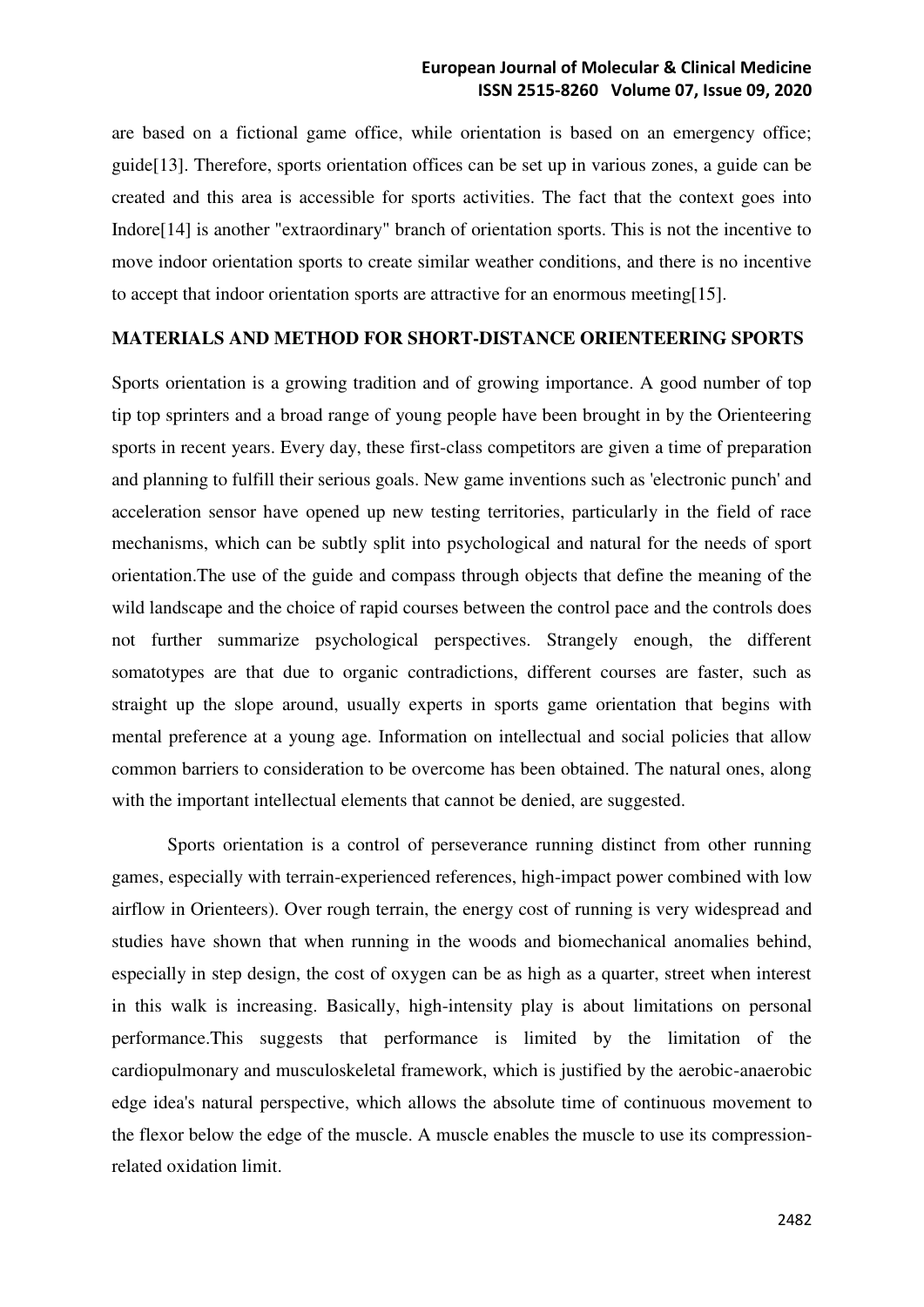

**Figure 2 Block Diagram of Short-Distance Orienteering Sports** 

Figure 2 shows the following: There should be a burden of limiting the maximum execution element based on that oxidation limit and, in particular, the cardio-pulmonary system. Due to the realism that the scaled muscle must be set up with strength (especially the one with the lower limit), the best results can be achieved when running from the angle of the oat point as steadily as possible. For cardiovascular frame results, below the aerobic-aerobic margin for normal pulses, some pulses are lactate concentrated between body studies (first class).Other studies have found that orienters have a constant velocity and their average pulse is somewhat lower than the aerobic-anaerobic margin with rigid anaerobic function scopes, thereby deliberately clarifying some maximum and average pulses, but not all achievements in orientation sports are suggested and it is proposed to use the standard average pulse deviation to collect more data.

# **3.1 EMBEDDED SYSTEM ACCELERATION SENSOR BASED ON DATA PATHWAY ALGORITHM**

The game, however, is based on the constant improvement of guides over new areas and is another and more ingenious extension of the indoor orientation sports game. Everything considered so far is structured in a way that prepares sports environments for indoor orientation, especially during the cold season of the year. The real animosity is noticed long before the guidelines for the appropriate area are improved. Data Pathway Algorithm Sports development orientation is an exceptionally well-understood sport equivalent to real and mental games.Directional development combines education in health, data, interest and public guard schools. The acceleration sensor has exceptionally high-performance expectations. Understudies are regularly interested in improving members' compositional activities, improving understanding, judgement, response and coherent ability to reason, as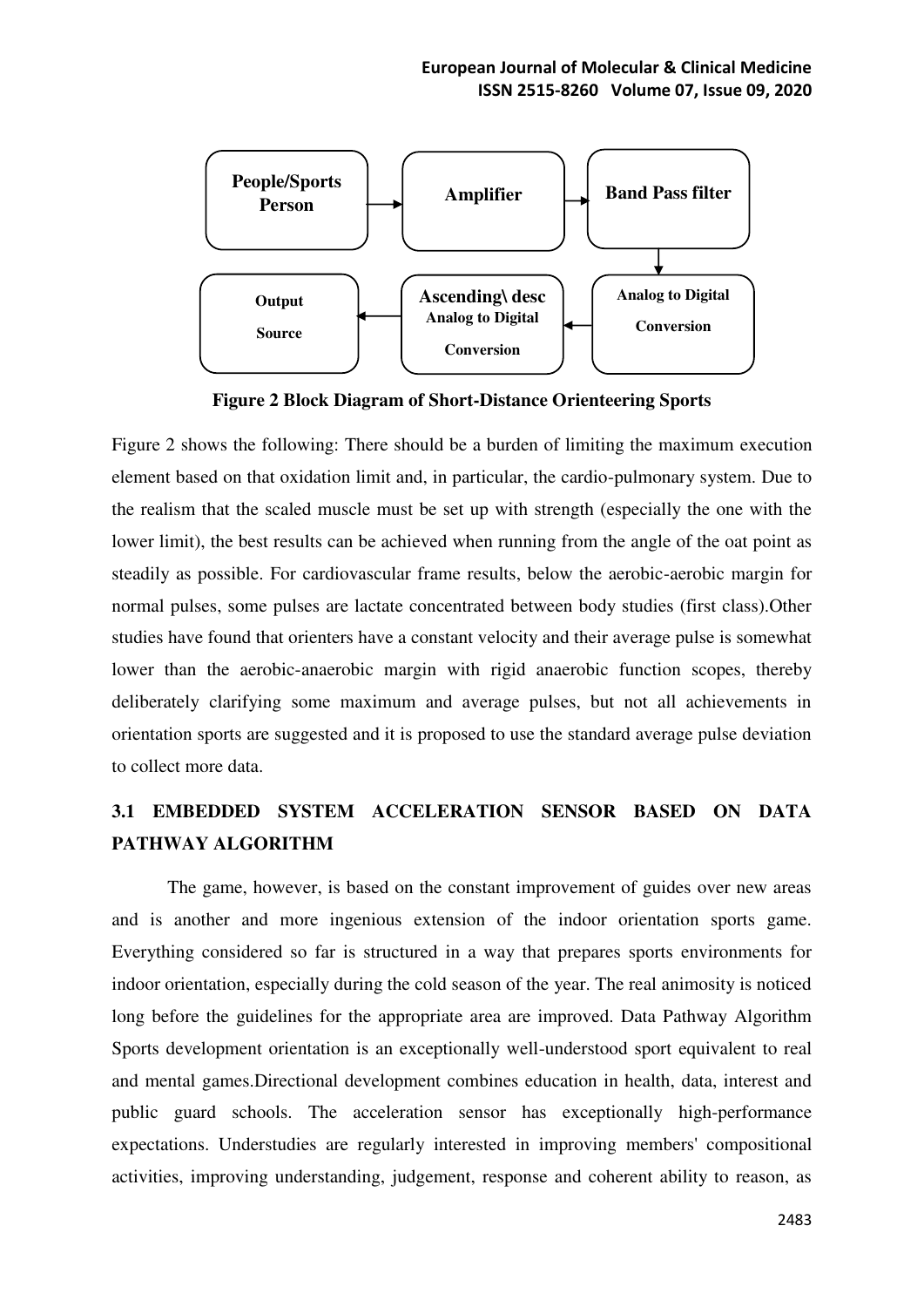well as improving circulation and respiratory capacity. Similarly, physical make-up, Autonomous Reasoning Understood, raises free answers to efficiency difficulties.

When they feel real quality and squeeze of knowledge, undoubtedly selectivity and resolvable solution, they can react quickly. Acceleration sensor Understudies spends time in development, when separating information images, playing is loose and fascinating; while being able to develop the acceptable mental nature of Understudies,



### **Figure 3: Sports Action Monitoring Based On Embedded System**

Orienteering sports is a game that improves the friendly development of body and mind, in which the Orienteer completes the control course, concentrating on a very short time that can be assisted. Figure 3 provides the following: However, if any source, obsolete or helpless, is likely to read the guide, the ability to make a decision naturally loses all importance. Data from the acceleration sensor that might impede progress: bluffs, water, thick bushes. Displays the route and track network with the least demand for route and go. A set of levels can be overwhelming or overwhelming, allowing the rival to make the right decisions. Above all, orientation sports can be explored by examining the map. Accordingly, an accurate guide to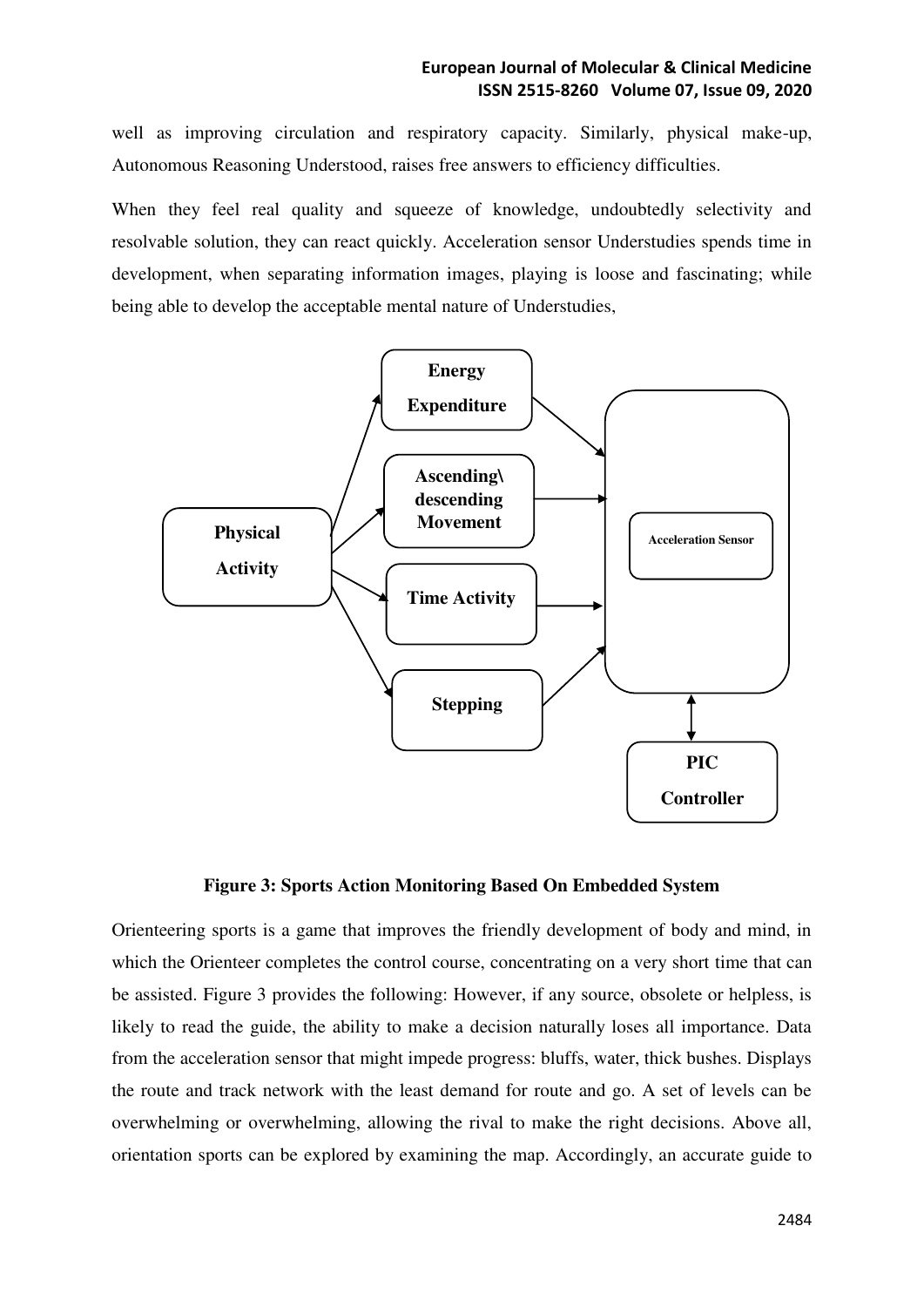making a good and practical course decision is important.In the ideal situation, in view of the shortcomings in the guide, no rival should raise the bar slightly or bear the obstacle.

Step 1: If the guide is accurate enough, overall and solid and clear and neat in the circumstances of the opponent, this can be accomplished. Regardless of whether they are a good guide, world class or an inexperienced individual, the course manager has the opportunity to arrange great, reasonable courses. The principal structural squares of a course is controls.

Step 2: Selecting locales, placing markers, checking their locations, and finding controls in hostility all dictate unique requests for life. The guide should give an overall, accurate and categorical picture of the landscape. For the global context, it is necessary to think ahead on all aspects that will affect the final product of the opposition.

Step 3: For the mapper, knowing what instructions to take and how to speak to them is the highlight. It is important to see, as with all types of games, that the rival states are the same for all competitors. The more precise guide to the Data Pathway Algorithm opens the door for the course administrator to set a better, better and more reasonable course.

Step 4: An accurate and neat guide is a reliable guide to the course decision from the point of view of the competitors, and it empowers them to explore according to their navigational ability and actual ability along the chosen course.

### **3.1 Acceleration Sensor**

To estimate the speed applied to the sensor, the acceleration sensor can be used. For the most part, some pivot vector segments where the total / net is fast giving the increasing speed. There are a lot of jobs with acceleration. They probably think about the glass breakage locator, computer game controllers or electronic air pocket levels when you try to hang image textures on the divider. Two types of information are regularly provided by these accelerations: their general use in this environment is only for very simple tasks, such as moving motion, changes in the direction of the screen, and so on.Through this and a lot of thinking about it, the MEMS type of sensors can significantly complicate and justify the requested tasks. The use of mobile phones for biometric step receipts, for example, is on the rise. The range of class recommendations in this field is outstanding, demonstrating how it is possible to explore the design, misuse the internal acceleration and ultimately "prepared" the cell owner to perceive its owner.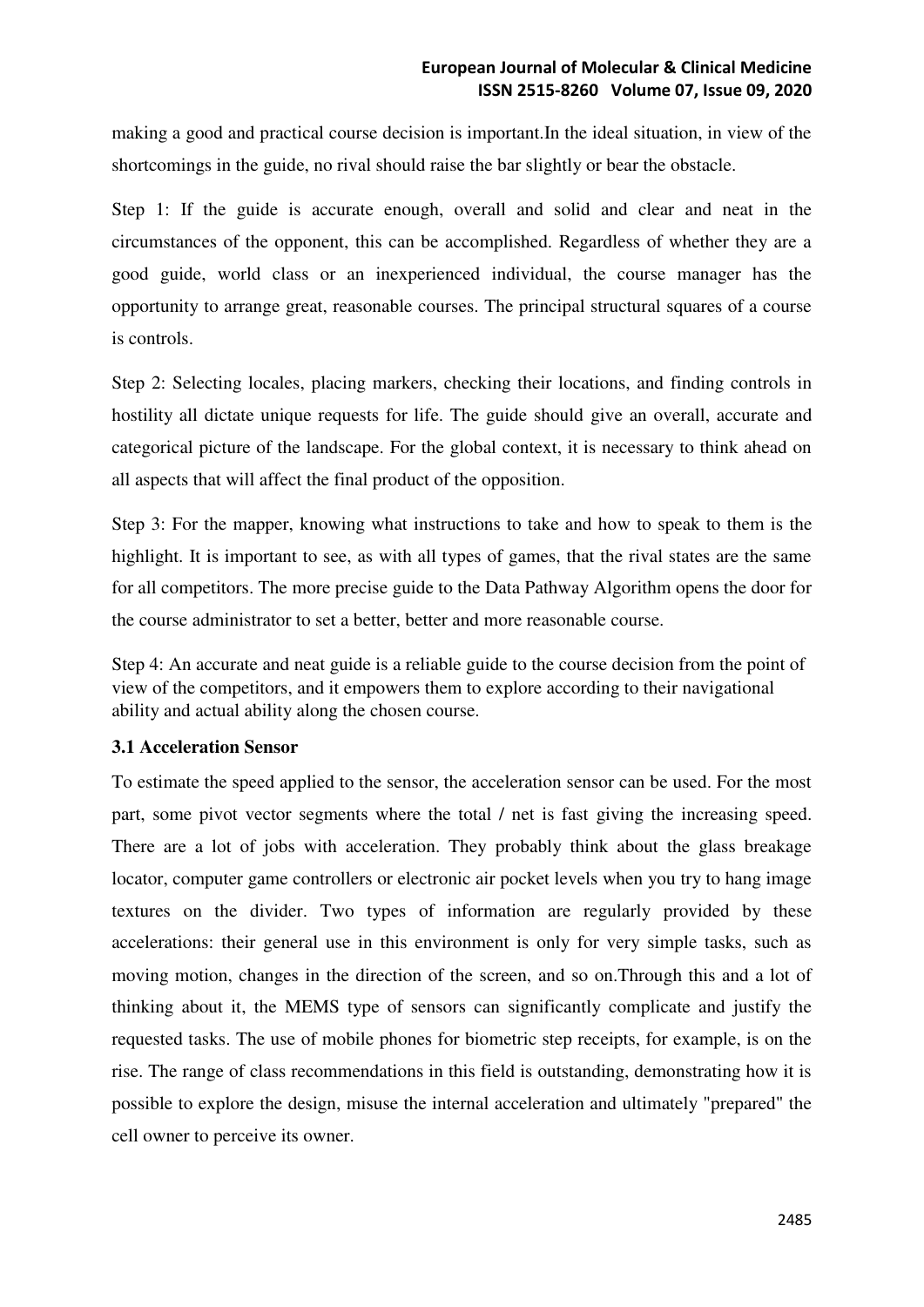

**Figure 4: Circuit diagram of Acceleration Sensor** 

# **3. Result And Discussion For Short-Distance Orienteering Sports Embedded System Acceleration Sensor**

Basic understanding of the requirements of the Orienteering Sports Map: its substance, the need for precision, the level of detail or the requirements of the Orienteering Sports Map have different controls with respect to the forest areas commonly referred to as the Open-Air Race Game and with respect to each of the points related to the score. An attractive compass and guide is adorned with a member, and different areas are stamped on it. A subcommittee of this provision should visit each member, focusing on the exact route approved on this occasion.Based on division, landscape and navigational abilities, the member is responsible for choosing his course based on division, landscape and navigational skills. A member attempts to extend his or her absolute scores, but within the approved timeframe, completes visits. They recommended visiting again when the contestants visited the number of places they recommended - for the first time, Champ. Sport-oriented urbanization began to limit open doors for people to participate in sports in indigenous habitats.



**Figure 5: People monitoring system based on orienteering sports**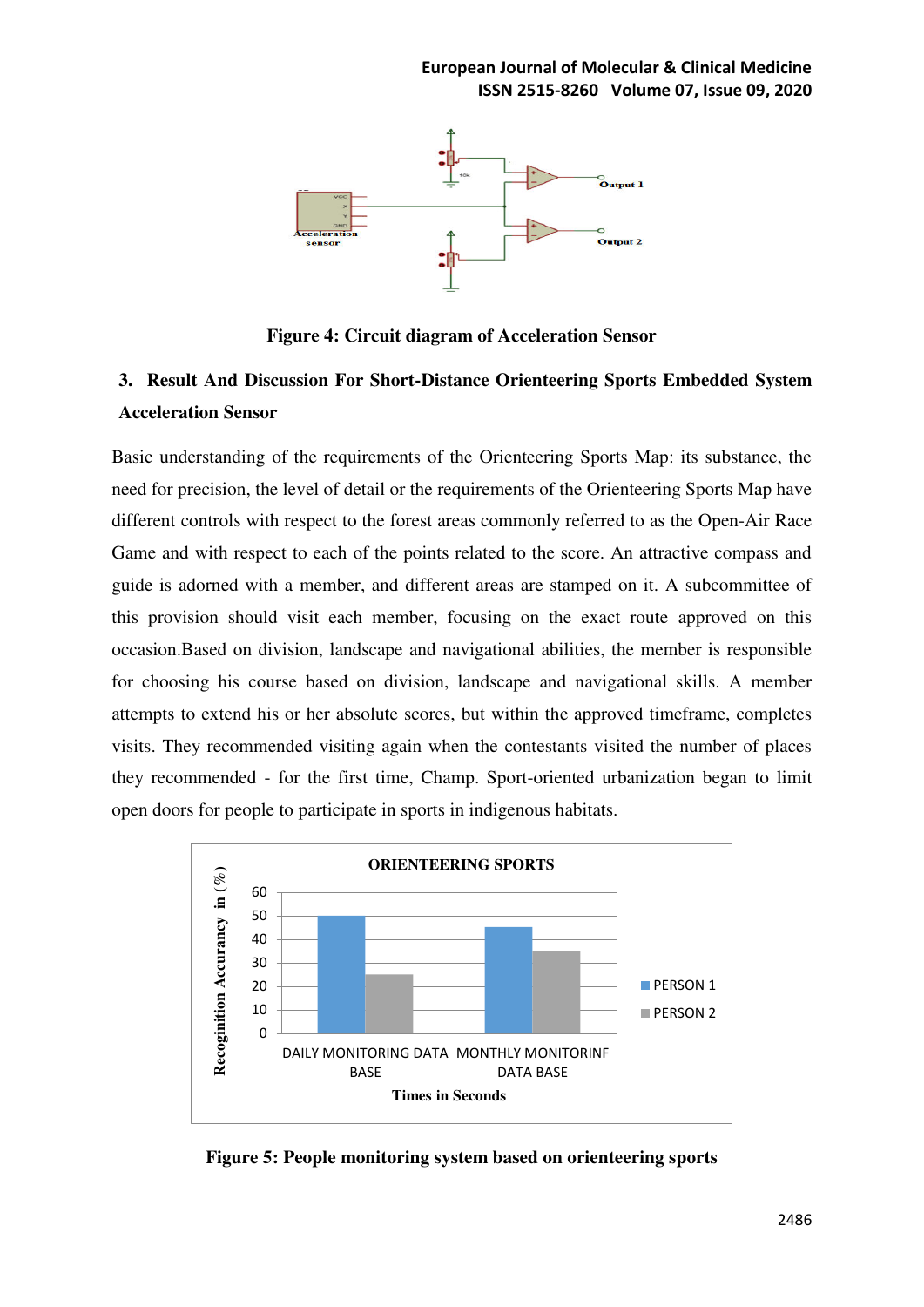Figure 5 shows the following: Fake diversions and sports buildings are replacing this common living space. While these fake buildings provide people with opportunities to do sports in urban life, individuals go to indigenous habitats to do energetic sports. For this plea to escape from standard life, there are many great reasons, such as constantly moving from city chaos and pollution, exploring new places and looking for new stimuli and dangers. The significance of outdoor camps and school education for individuals began to unravel these interests.There have been different definitions of zeroing the place, cycle and goals of the idea of nature school education, called external teaching here and there. While outdoor training is usually required as it is done in open spaces and as exercises for various purposes, it can be conveyed as a test, with extensive teaching cycles corresponding, for example, to the establishment, preservation and use of common assets, keeping an eye on life away from nature, urban comfort and innovation.

| Number of | Number of sensors | Classification     |  |
|-----------|-------------------|--------------------|--|
| Activates |                   | Accuracy in        |  |
|           |                   | Percentage $(\% )$ |  |
|           |                   | 10                 |  |
| 10        |                   | 60                 |  |
| 20        |                   | 49                 |  |
| 30        |                   | 74                 |  |

|  |  | <b>TABLE 1: Sports Activity Monitoring Based onOrienteering Sports</b> |  |
|--|--|------------------------------------------------------------------------|--|
|  |  |                                                                        |  |

However, it is proposed that an agreement on conceptualization, comprehension and application cannot be reached in Table 1 Open air training, which differs on topics such as culture, theory and close conditions. Competitors had no prior information that the controls were set by the Orienteering Competition. There is a starting time allocated to each contestant at the beginning, who will take their guide and then record their time until they appear at the last control point to finish. Usually, competitors who take their rules into their own hands are not equal to the starting point in the guide. Therefore, with the triangle symbol in the guide, they must first go to the initial step shown. In this case, pieces of tape or other heavy markings should be stamped in this way by the association. This app's theme is to give rivals the chance to grab their guides effectively, crease them, and plan a basic course or more. The course should be set up from the starting point to the main control point by separating the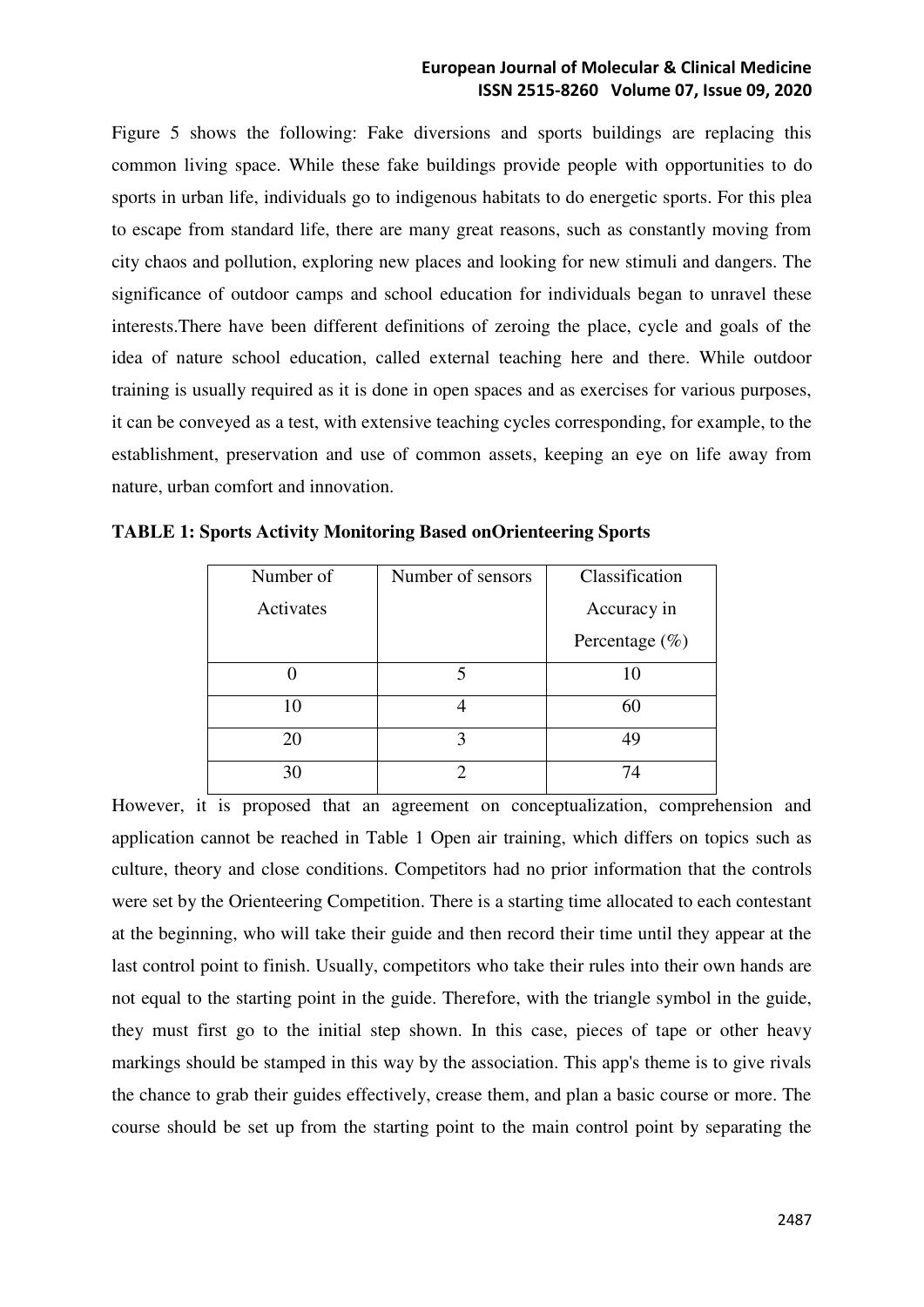whole partition into smaller parts, as the plan is not ideal to go straight as a result of potential interruptions.



**Figure 6: People monitoring system based on embedded system** 

Figure 6 gives the following: From now on, the course will include the trademark methods of Orienteers to identify heavy and unique features and verify them by contradicting the weather and the guide. As they approach each control point, they practise this cycle, as going into the natural contours of the terrain can feel very deep. The expansion causes the time spent on error correction to be extended somewhere between the current area and the last reliable point. The last solid point in these pathways should be close to the objective point.



**Figure 7: Circuit Diagram of Orienteering Sports Based on Embedded System**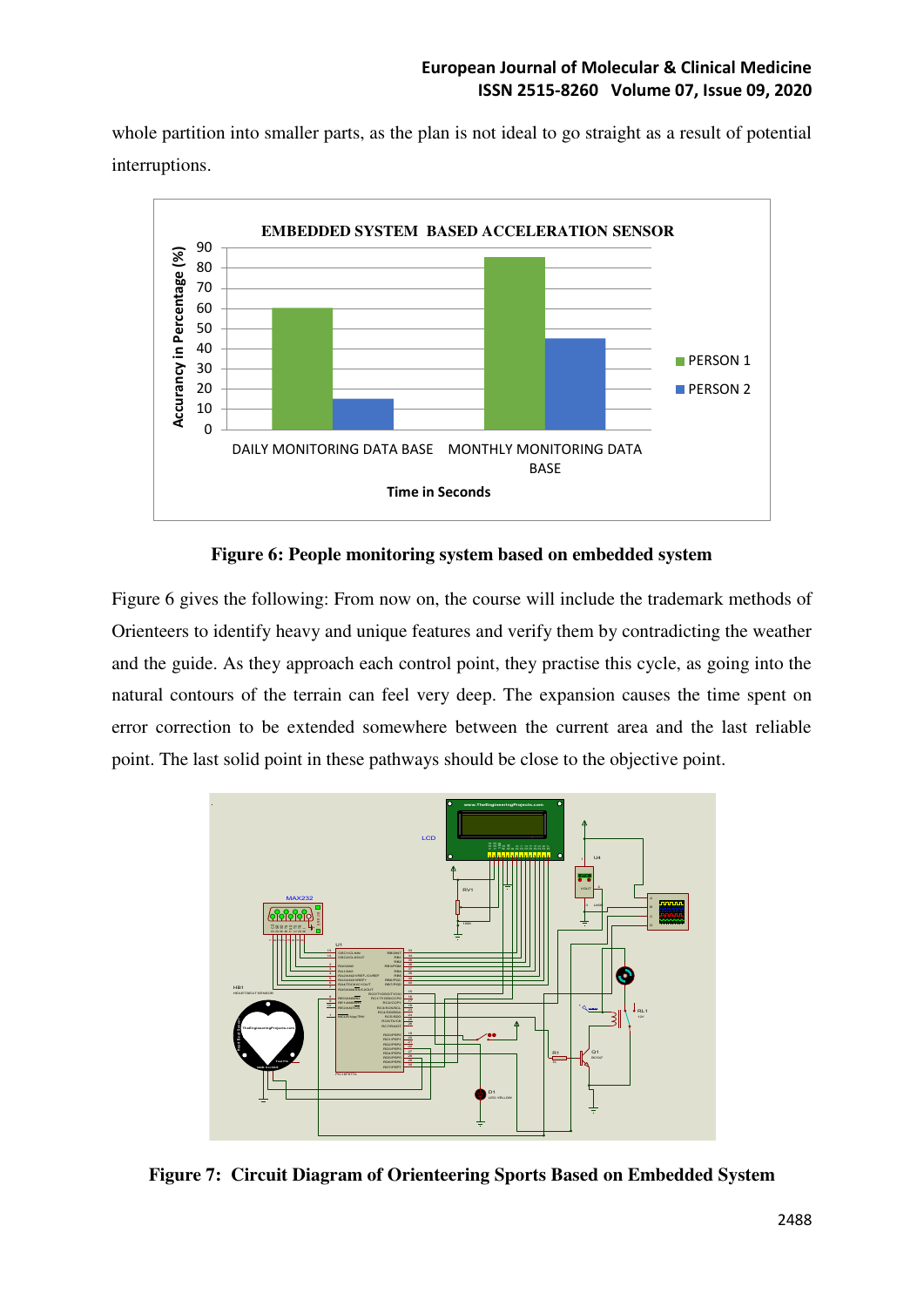Figure 7 provides the following: As stated earlier, orientation is about physical and mental wonders. In order to demonstrate this game, our focus will be on the final logical understanding standards typed and set up, although the outlines of the record progress of intellectual brain science are important. Orienting, after all, is a miracle of intellectual psychology. As a science in brain research, behaviorism is not first apparent, and the information gathered about what they perceive today comes from the early biological laboratory.In Orienteering, attack focus is useful and valuable when dividing basic targets into sub-targets and remembering that competitors are moving towards their assigned attack position, not every synchronization in the guide is considered and is called "disassembly" These two strategies are applied to varying degrees by each competitor.

Through preparing to organize outside, members will have the chance to connect with the open environment. Exercises in common environments, such as nature walking, orienteering, paddling, skiing, horse riding, golf, water skiing, motor sports, non-air sports recreation. It is conceivable that the training given to make any movements within open space recreation will reduce or control the dangers experienced in nature.In terms of outdoor games, unnamed control components and various environmental conditions (landscape, wind conditions, etc.) and unnamed living areas, it is important for competitors to be involved with common habitats. Experience, advances in outdoor lighting and dynamic equipment are guaranteed by the preparation to be provided by the owners of the information. In these ways, the difficulties of outside members against potential dangers are encouraged.

### **CONCLUSION**

The sports-based embedded system terrain highlights are somewhat explained in the course options of competitors. Tests are meant to solve test questions during the search. The motivation behind the subjective research in the preliminary test is to explore how the contestants adapt to this mind-boggling task and what systems they use to fit between the two different guide images and atmosphere. As a result of this test, competitors invested a portion of their energy in the early sections of the race to diversify the landscape, even though the targets did not lead to these committed defects in the main control. Short path calculation, on short or mid-split legs, but on very different short distance legs, they are basically the same. On these legs, as you make decisions throughout the course, the differences in the course decisions of the competitors are clearly visible. Two potential causes for this segment have been shown: increasing changes in the model and the need for competitors to reduce the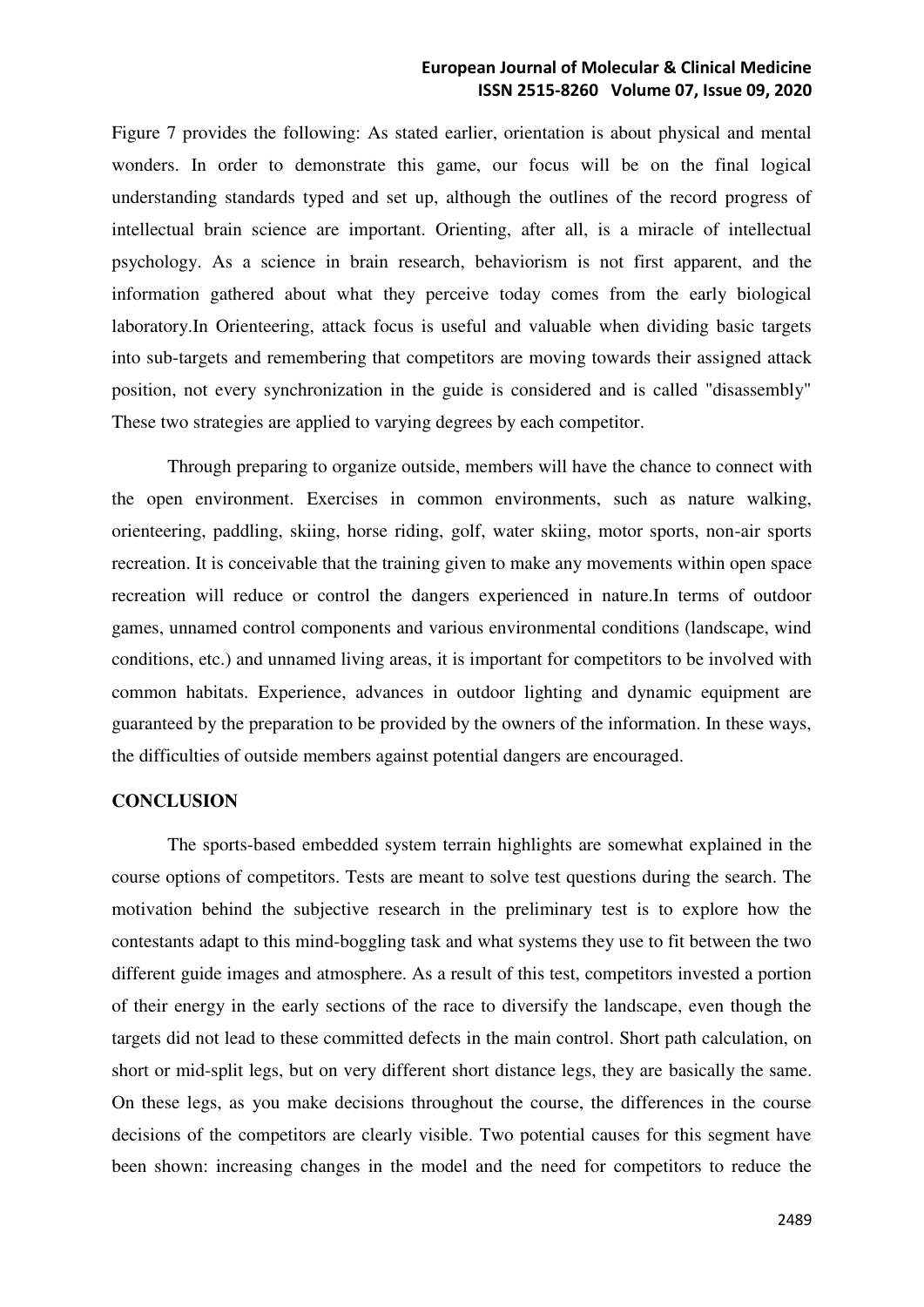intellectual burden. While the effect of the change in height on outcomes is expressive, the mental burden component needs more clarity. Significant distances require some serious energy, as subjective research suggests, and at this point,By setting up different courses, investing is important and maintaining quality without additional harm is a top priority.

### **REFERENCES**

- 1. Liu Bin, Cheng Xiaoyun, "Home intelligent sports action automation system based on Bluetooth",Microprocessors and Microsystems, 2020, 103335, ISSN 0141-9331.
- 2. Haiping Liu, "Smart campus student management system based on 5G network and Internet of Things", Microprocessors and Microsystems,2020, 103428, ISSN 0141-9331,
- 3. Y. Ji and J. Chen, "Development and research on orienteering competition management system software," 2012 International Conference on Systems and Informatics (ICSAI2012), Yantai, 2012, pp. 1187-1190, doi: 10.1109/ICSAI.2012.6223246.
- 4. X. Tang, C. Wang, X. Pu and J. Feng, "Orienteering Timing System Based on Sub-G Band Wireless Sensor Network," 2019 IEEE 3rd International Conference on Circuits, Systems and Devices (ICCSD), Chengdu, China, 2019, pp. 124-131, doi: 10.1109/ICCSD.2019.8843156.
- 5. M. Li, "Big Data Based Outdoor Sports Monitor and Analysis System Design of University," 2019 International Conference on Intelligent Transportation, Big Data & Smart City (ICITBS), Changsha, China, 2019, pp. 245-248, doi: 10.1109/ICITBS.2019.00065.
- 6. N. J. Kim and J. K. Park, "Sports analytics & risk monitoring based on hana platform: Sports related big data &IoT trends by using HANA In-memory platform," 2015 International SoC Design Conference (ISOCC), Gyungju, 2015, pp. 221-222, doi: 10.1109/ISOCC.2015.7401795.
- 7. P. Raković and B. Lutovac, "A cloud computing architecture with wireless body area network for professional athletes health monitoring in sports organizations — Case study of Montenegro," 2015 4th Mediterranean Conference on Embedded Computing (MECO), Budva, 2015, pp. 387-390, doi: 10.1109/MECO.2015.7181950.
- 8. W. Hou and G. Zuckermann, "Australian Aboriginal Sports Health Monitoring System based on Wearable Device and Data Center Technology," 2020 International Conference on Smart Electronics and Communication (ICOSEC), Trichy, India, 2020, pp. 305-308, doi: 10.1109/ICOSEC49089.2020.9215265.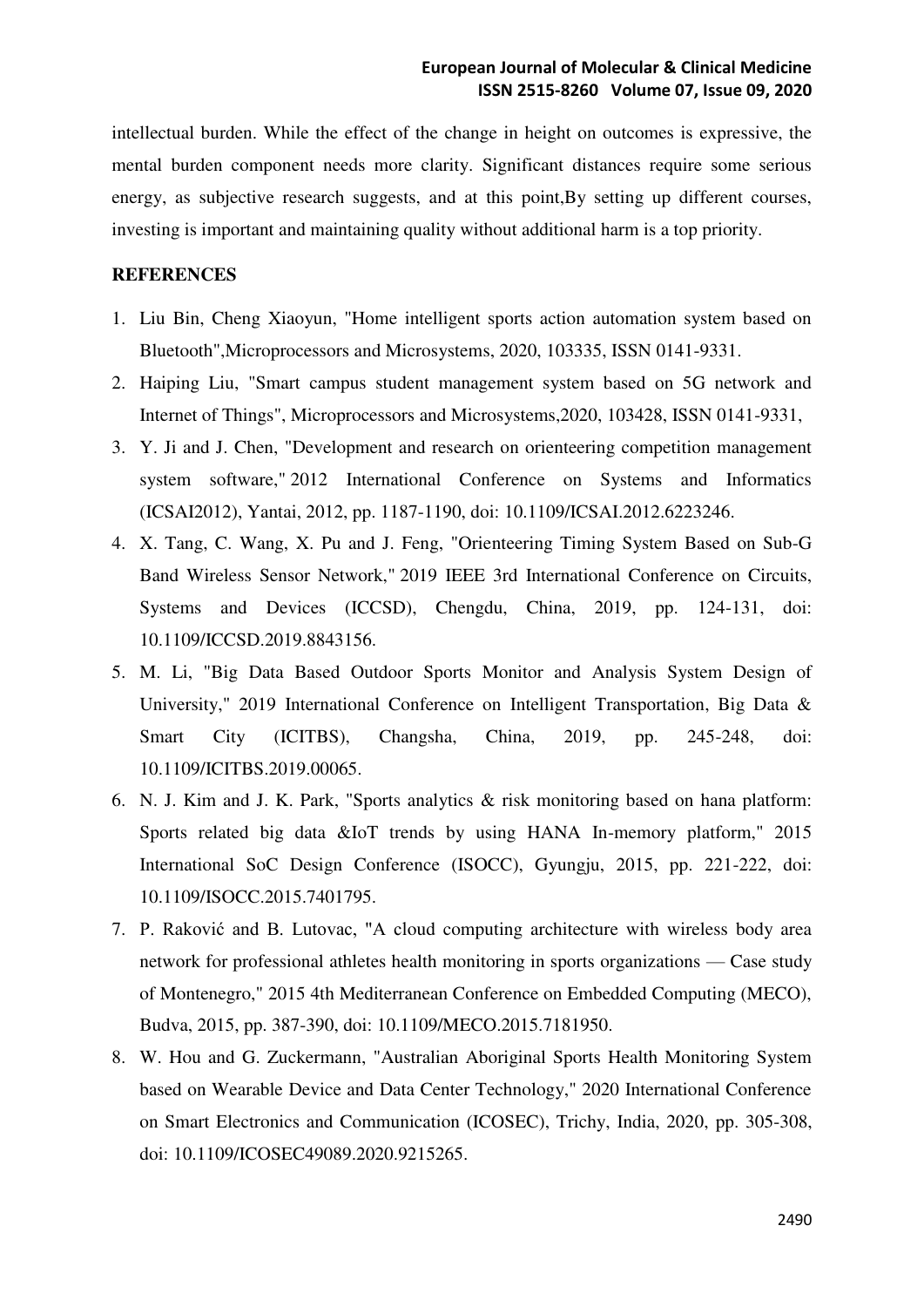- 9. Y. Higuchi et al., "New Wearable Heart Rate Monitor for Contact Sports and Its Potential to Change Training Load Management," 2019 41st Annual International Conference of the IEEE Engineering in Medicine and Biology Society (EMBC), Berlin, Germany, 2019, pp. 4121-4124, doi: 10.1109/EMBC.2019.8857595.
- 10. J. D. Fischer et al., "Concussion management application for amateur sports," 2017 39th Annual International Conference of the IEEE Engineering in Medicine and Biology Society (EMBC), Seogwipo, 2017, pp. 2594-2597, doi: 10.1109/EMBC.2017.8037388.
- 11. A. Sabatini et al., "Design And Development Of An Innovative Sensor System For Non-Invasive Monitoring Of Athletic Performances," 2019 II Workshop on Metrology for Industry 4.0 and IoT (MetroInd4.0&IoT), Naples, Italy, 2019, pp. 162-166, doi: 10.1109/METROI4.2019.8792863.
- 12. F. Doyle, J. Cosgrove and G. Mustafaraj, "Design of an embedded sensor network for application in energy monitoring of a sports stadium," 25th IET Irish Signals & Systems Conference 2014 and 2014 China-Ireland International Conference on Information and Communications Technologies (ISSC 2014/CIICT 2014), Limerick, 2014, pp. 74-78, doi: 10.1049/cp.2014.0662.
- 13. R.Parthiban, Dr.K.Santhosh Kumar, Dr.R.Sathya, D.Saravanan," A Secure Data Transmission And Effective Heart Disease Monitoring Scheme Using Mecc And Dlmnn In The Cloud With The Help Of Iot", International Journal of Grid and Distributed Computing, ISSN: 2005 – 4262, Vol. 13, No. 2, (2020), pp. 834 – 856.
- 14. R.Bhavya, G.I.Archanaa, D.Karthika, D.Saravanan," Reflex Recognition of Tb Via Shade Duplicate Separation Built on Geometric Routine", International Journal of Pure and Applied Mathematics 119 (14), 831-836.
- 15. D Saravanan, R Bhavya, GI Archanaa, D Karthika, R Subban," Research on Detection of Mycobacterium Tuberculosis from Microscopic Sputum Smear Images Using Image Segmentation", 2017 IEEE International Conference on Computational Intelligence and Computing Research (ICCIC).
- 16. D Saravanan, R Parthiban," Automatic Detection of Tuberculosis Using Color Image Segmentation and Statistical Methods", International Journal of Advance Research in Science and Engineering, Volume 6, Issue 10.
- 17. U.Palani, D.Saravanan, R.Parthiban, S.Usharani," Lossy Node Elimination Based on Link Stability Algorithm in Wireless Sensor Network", International Journal of Recent Technology and Engineering (IJRTE), Volume 7, Issue 6S5.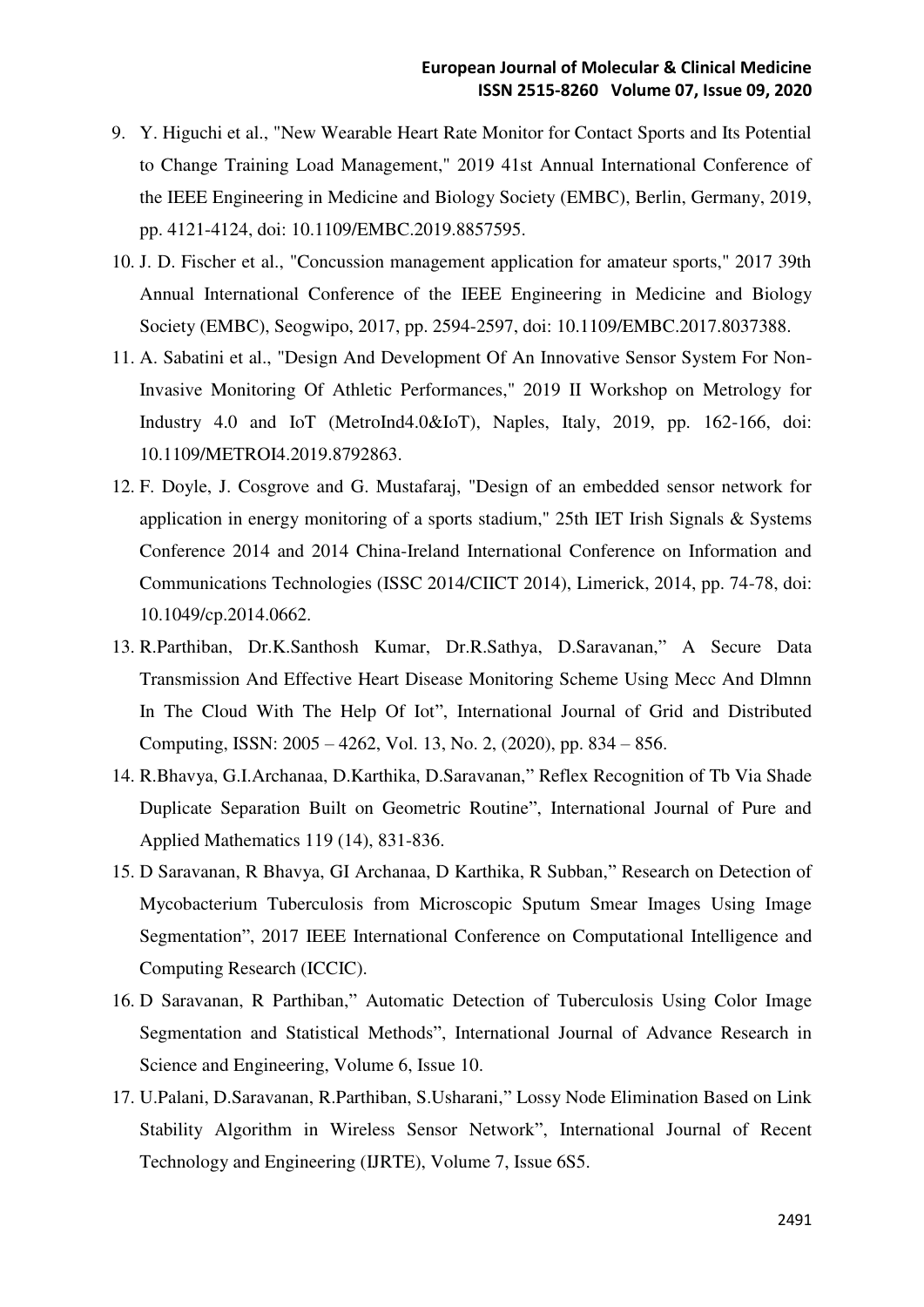- 18. S.G.Sandhya, D.Saravanan, U.Palani, S.Usharani," Handover Priority to the Data at Knob Level in Vanet", International Journal of Recent Technology and Engineering (IJRTE), Volume 7, Issue 6S5.
- 19. D.Saravanan R.Parthiban, U.Palani S.G.Sandhya," Sheltered and Efficent Statistics Discrimnation for Cluster Based Wireless Antenna Networks", International Journal of Recent Technology and Engineering (IJRTE), Volume 7, Issue 6S5.
- 20. D.Saravanan<sup>1</sup>, Dr. K.Santhosh Kumar<sup>2</sup>,, R.Sathya<sup>3</sup>, U.Palani<sup>4</sup>, "An Iot Based Air Quality Monitoring And Air Pollutant Level Prediction System Using Machine Learning Approach – Dlmnn", International Journal of Future Generation Communication and Networking, Vol. 13, No. 4, (2020), pp. 925–945.
- 21. Raghu Raman D, Saravanan D, Nivedha R,"An Efficacious E-Portal for Rancher to Buy Seeds and Humus", International Journal of Recent Technology and Engineering (IJRTE), Volume-8, Issue-1S5, June 2019.
- 22. D Stalin David, 2016, Robust Middleware based Framework for the Classification of Cardiac Arrhythmia Diseases by Analyzing Big Data, International Journal on Recent Researches In Science, Engineering & Technology, 2018, Volume 4, Issue 9, pp.118-127.
- 23. D Stalin David, 2020, 'Diagnosis of Alzheimer's Disease Using Principal Component Analysis and Support Vector Machine, International Journal of Pharmaceutical Research, Volume 12, Issue 2, PP.713-724.
- 24. D Stalin David, 2020, 'An Intellectual Individual Performance Abnormality Discovery System in Civic Surroundings' International Journal of Innovative Technology and Exploring Engineering, Volume 9, Issue 5, PP.2196-2206.
- 25. D Stalin David, 2020, 'Machine learning for the prelude diagnosis of dementia', International Journal of Pharmaceutical Research, Volume 13, Issue 3, PP.2329-2335.
- 26. Stalin David D , Saravanan D, 'Multi-perspective DOS Attack Detection Framework for Reliable Data Transmission in Wireless Sensor Networks based on Trust', International Journal of Future Generation Communication and Networking , Volume 13, Issue 4, 2020, PP.1522–1539.
- 27. J. K. S and D. S. David, "A Novel Based 3D Facial Expression Detection Using Recurrent Neural Network," 2020 International Conference on System, Computation, Automation and Networking (ICSCAN), Pondicherry, India, 2020, pp. 1-6, doi: 10.1109/ICSCAN49426.2020.9262287.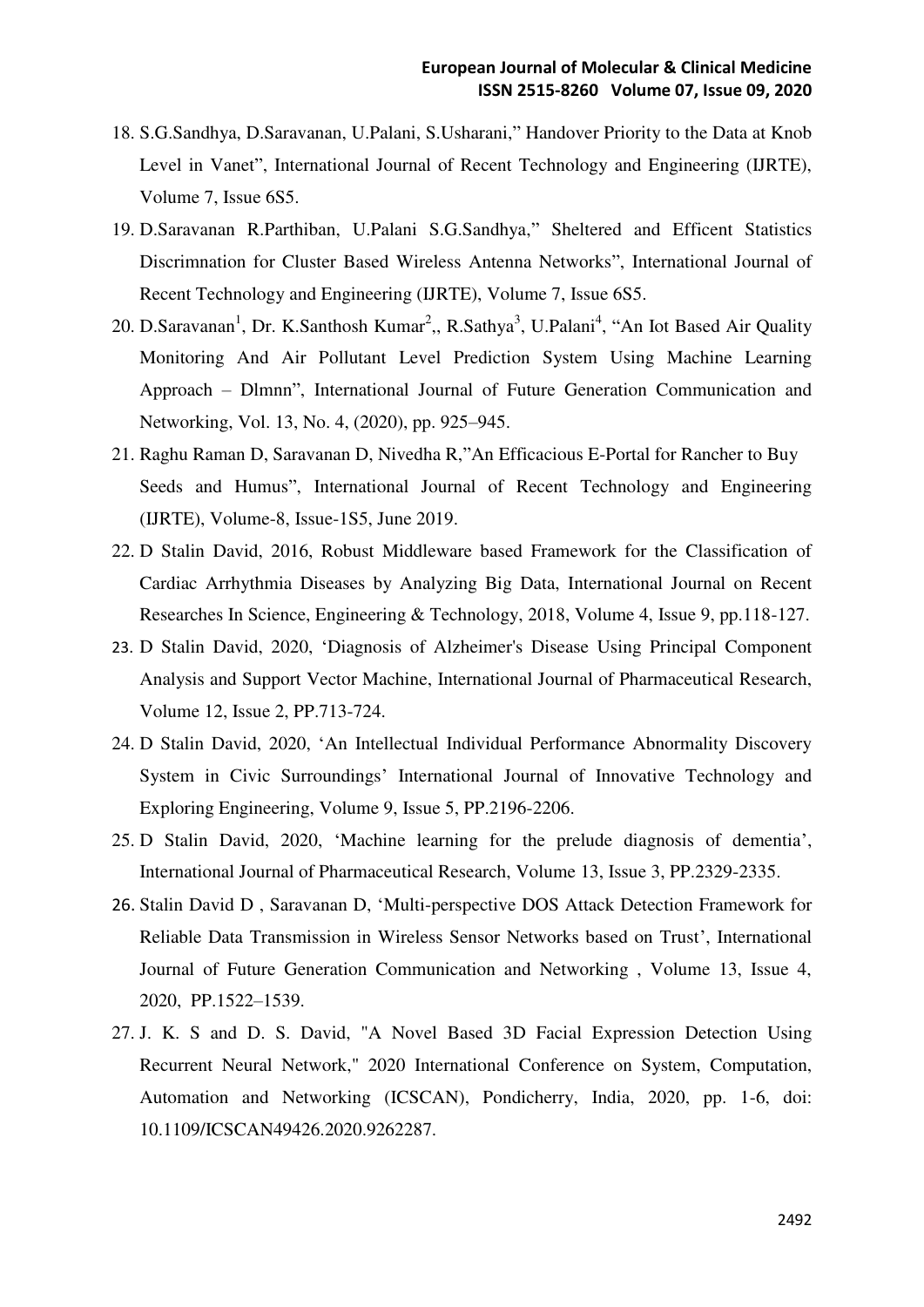- 28. Stalin David D, Saravanan M, "Enhanced Glaucoma Detection Using Ensemble based CNN and Spatially Based Ellipse Fitting Curve Model", Solid State Technology, Volume 63, Issue 6, PP.3581-3598.
- 29. Stalin David D, Saravanan M, Jayachandran A, "Deep Convolutional Neural Network based Early Diagnosis of multi class brain tumour classification", Solid State Technology, Volume 63, Issue 6, PP.3599-3623.
- 30. M.Sudha, D.Saravanan,cS.Usharani," Security Improvement of Dropper Elimination Scheme for IoT Based Wireless Networks", International Journal of Engineering Trends and Technology (IJETT) ,Volume-45 Number3 -March 2017.
- 31. K. Gayathri, D.Saravanan," An Innovative IOT security Enhancing Schema Based Gamed Theory Decryption Percentage", International Journal of Advanced Research in Science and Technology, Volume 6, Issue2, 2017, pp. 666-671.
- 32. D.Stalin David, A.Jayachandran, 2018, "Textures and intensity histogram based retinal image classification using hybrid color structure descriptor", Biomedical and Pharmacology Journal, Vol.11 issue 1, pp.577-582.
- 33. D. Stalin David, 2019, "Parasagittal Meningiomia Brain Tumor Classification System based on MRI Images and Multi Phase level set Formulation", Biomedical and Pharmacology Journal, Vol.12, issue 2, pp.939-946.
- 34. D. S. David and A. Jeyachandran, "A comprehensive survey of security mechanisms in healthcare applications," 2016 International Conference on Communication and Electronics Systems (ICCES), Coimbatore, 2016, pp. 1-6, doi: 10.1109/CESYS.2016.7889823.
- 35. Stalin David, D., Jayachandran, A. A new expert system based on hybrid colour and structure descriptor and machine learning algorithms for early glaucoma diagnosis. Multimed Tools Appl 79, 5213–5224 (2020). https://doi.org/10.1007/s11042-018-6265-1.
- 36. D Stalin David, A Jayachandran, 2018, Robust Classification of Brain Tumor in MRI Images using Salient Structure Descriptor and RBF Kernel-SVM, TAGA Journal of Graphic Technology, Volume 14, Issue 64, pp.718-737.
- 37. E.Kowsalya, D.Saravanan, R.Parthiban," Energy Aware Resource Allocation for Throughput Maximized IOT Network", International Journal of Computer Trends and Technology (IJCTT) – Volume 45 Issue 2- March 2017.